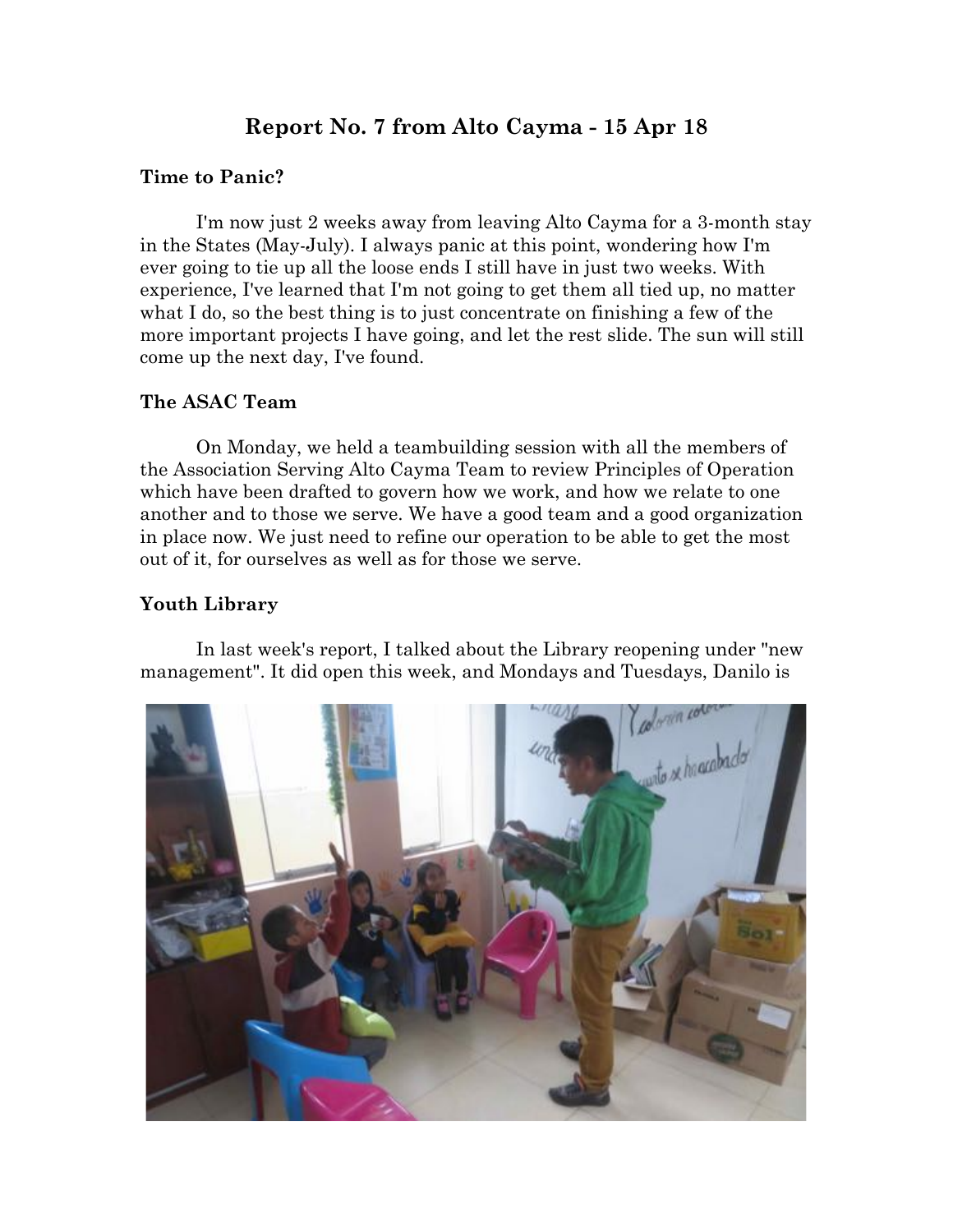the person in charge. Here he is, enthusiastically reading a book to the kids and engaging them in a discussion as they go along.

#### **Letters**

I didn't get much response to last week's invitation for sponsors to still write to their sponsorees, so we're proceeding with what we've got, although anyone who still wants to write can do so at any time. With the current restrictions on our system for translating letters, we're saying for now that only those sponsorees who have received a letter from their sponsor are obligated to write one in return.

## **Entrance Exam for the National University**

The results of the latest entrance exam were that 3 of our students got in, and 20 did not. The 20 were split evenly between kids who just got out of high school and were taking the exam more for practice than for anything else, and those who have been out for a year or more but are still having problems passing the exam. Lidia and Sabina are meeting with each student individually to discuss how best to proceed from here, case by case.

The three who got in (all of whom had more than a year to prepare) were:

• Samuel Sulca Huahuacondori (Sponsors: Jon & Sandy Michel). Samuel will study Mining Engineering. Samuel occupied 12th place among the 12 who were admitted in this very competitive career field.

• Maria Gozme Huite (Sponsors: Marv & Joyce Ross). Maria will study Sociology, and entered in 17th place among the 33 who were admitted in this career field

• Luis Benique Sarayasi (Sponsor: Carol Gibson). Luis will study Physics, and entered in 5th place among the 22 successful applicants in this career field.

There is one other student to whom I've got to give an Honorable Mention:

• Jessica Salazar Melo (Sponsor: Sev Huselid) barely missed gaining admission to study Industrial Relations. The score of the last person to get in in that career field was 50.013276. Jessica, the next person on the list, scored 50.008052, or just .005224 short. Just one more correct answer, and she would have been in.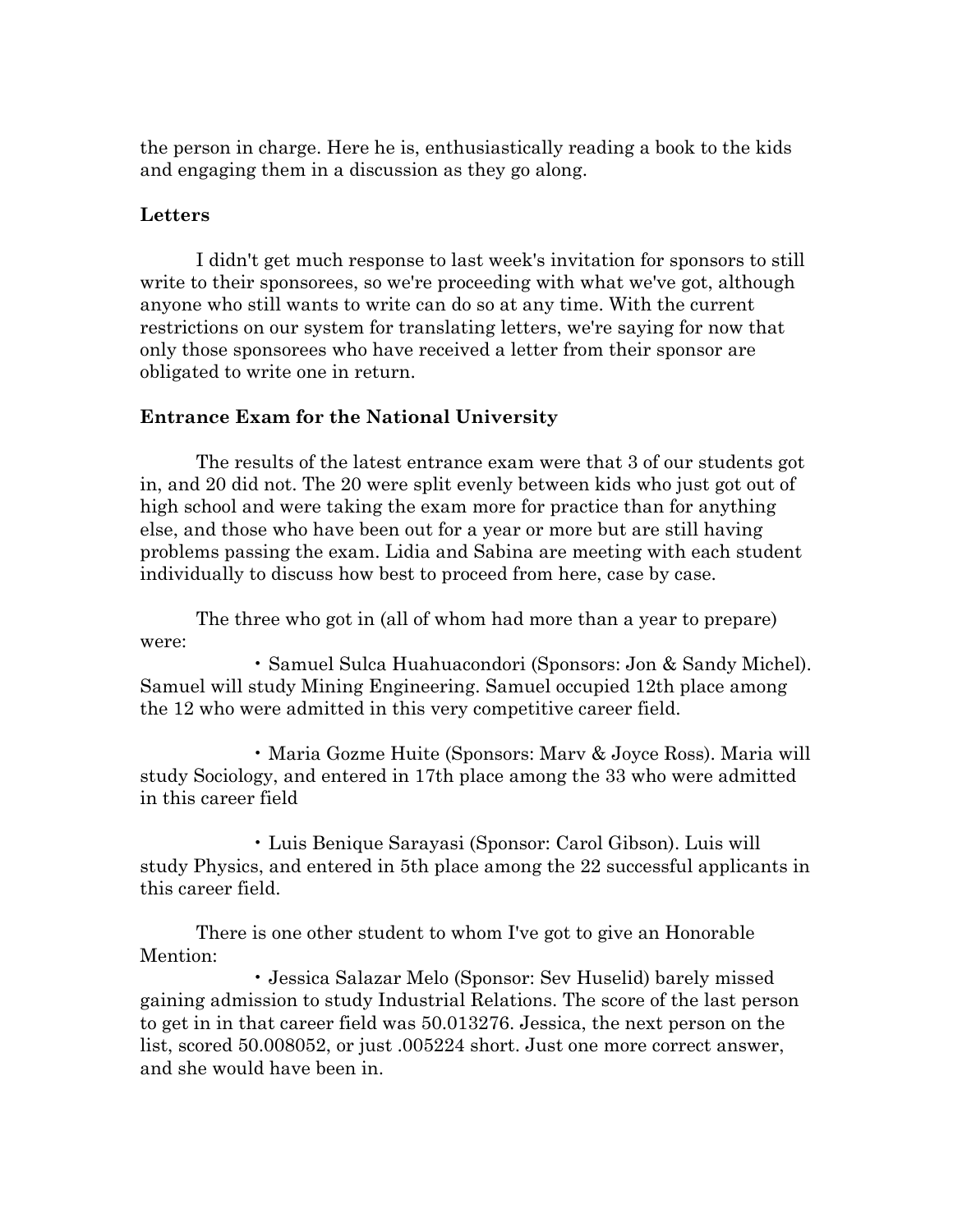## **Family Center**

Father Alex has been operating a Family Center in the Aldea for over a year, offering every category of service which a family could need. We've been referring people to the Center, especially for psychological counseling and treatment. On Tuesday, we went to visit Raquel Salinas, the Social Worker



who administers the Center for Father Alex. We talked about ways in which we can work more closely together, and as we gain more experience, we plan to enter into a formal agreement between the Family Center and our Association.

## **Caritas**

Another possible future strategic partner for our Association is Caritas, the charitable arm of the Catholic Church here in Peru. On Thursday, Javier Delgado (in the white hat), the Administrator of Caritas in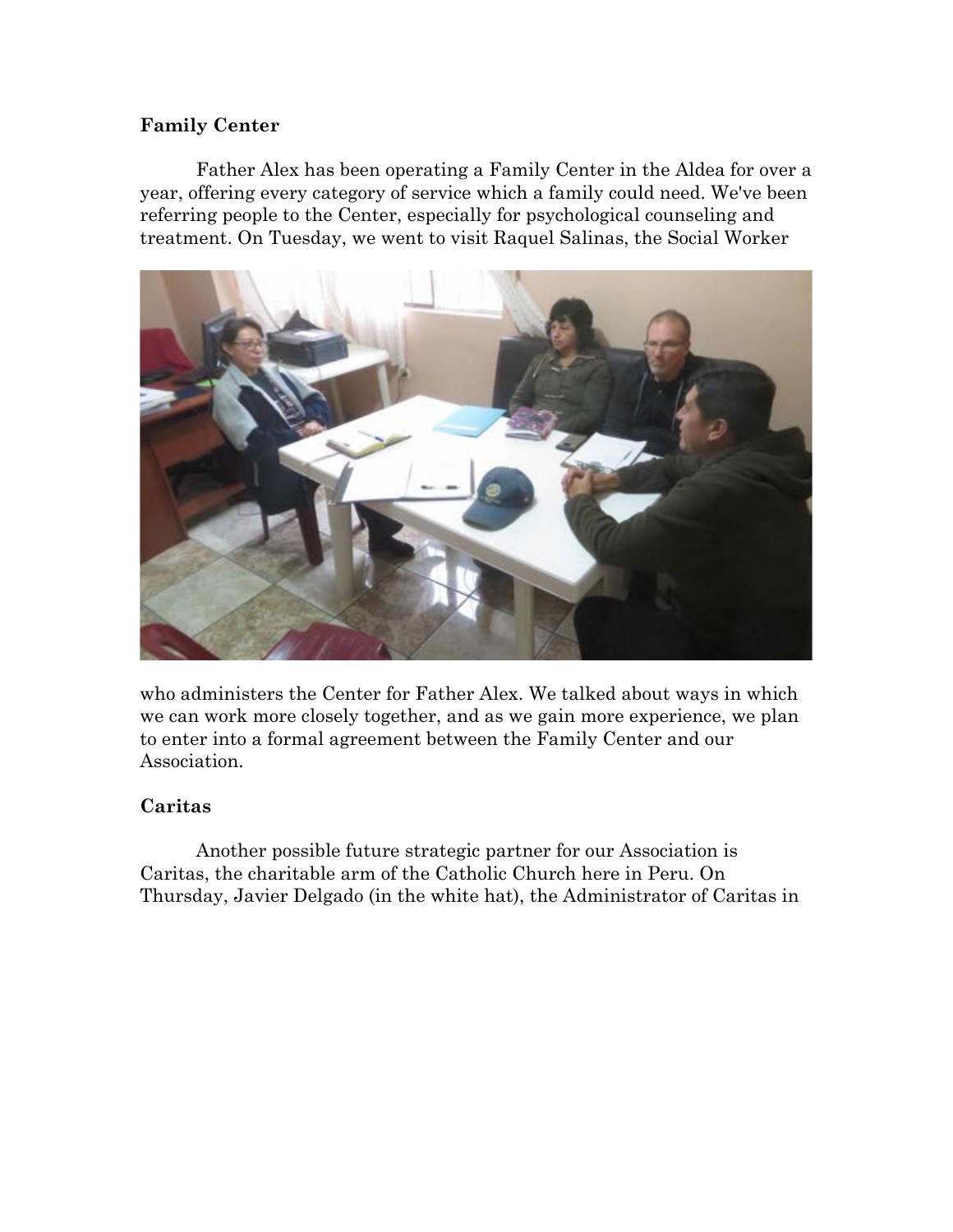

Arequipa, took us to visit their vocational training center in an underdeveloped section of Arequipa called Ciudad de Dios (City of God). Caritas was given 40 acres of land on which to develop their campus, so



they've got plenty of room to grow.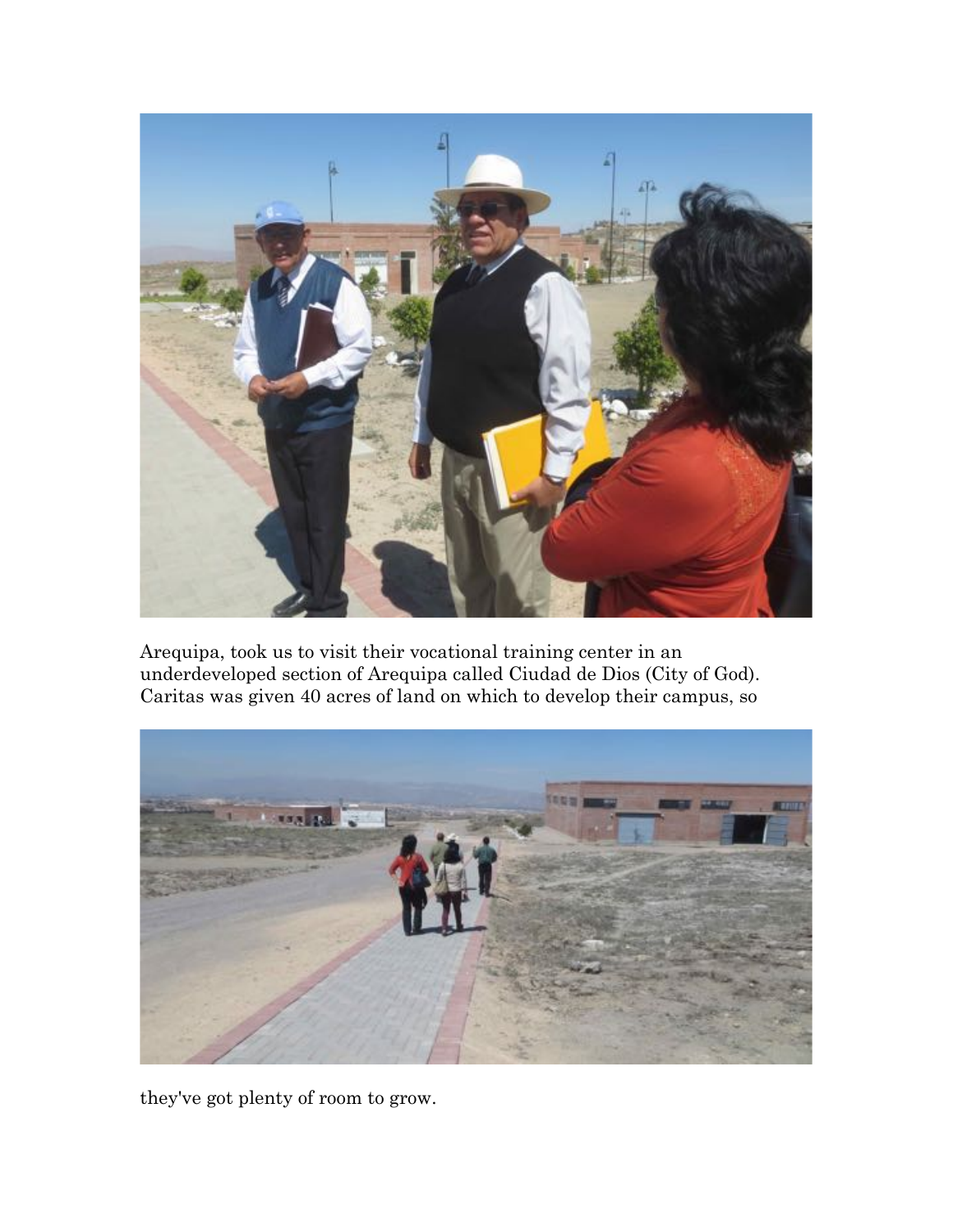At this point in time, the Center offers, at subsidized rates, training in a number of careers:

There are 3-year certificate programs in Administration and in Gastronomy



where the students enjoy access to a completely-equipped industrial kitchen



as a laboratory.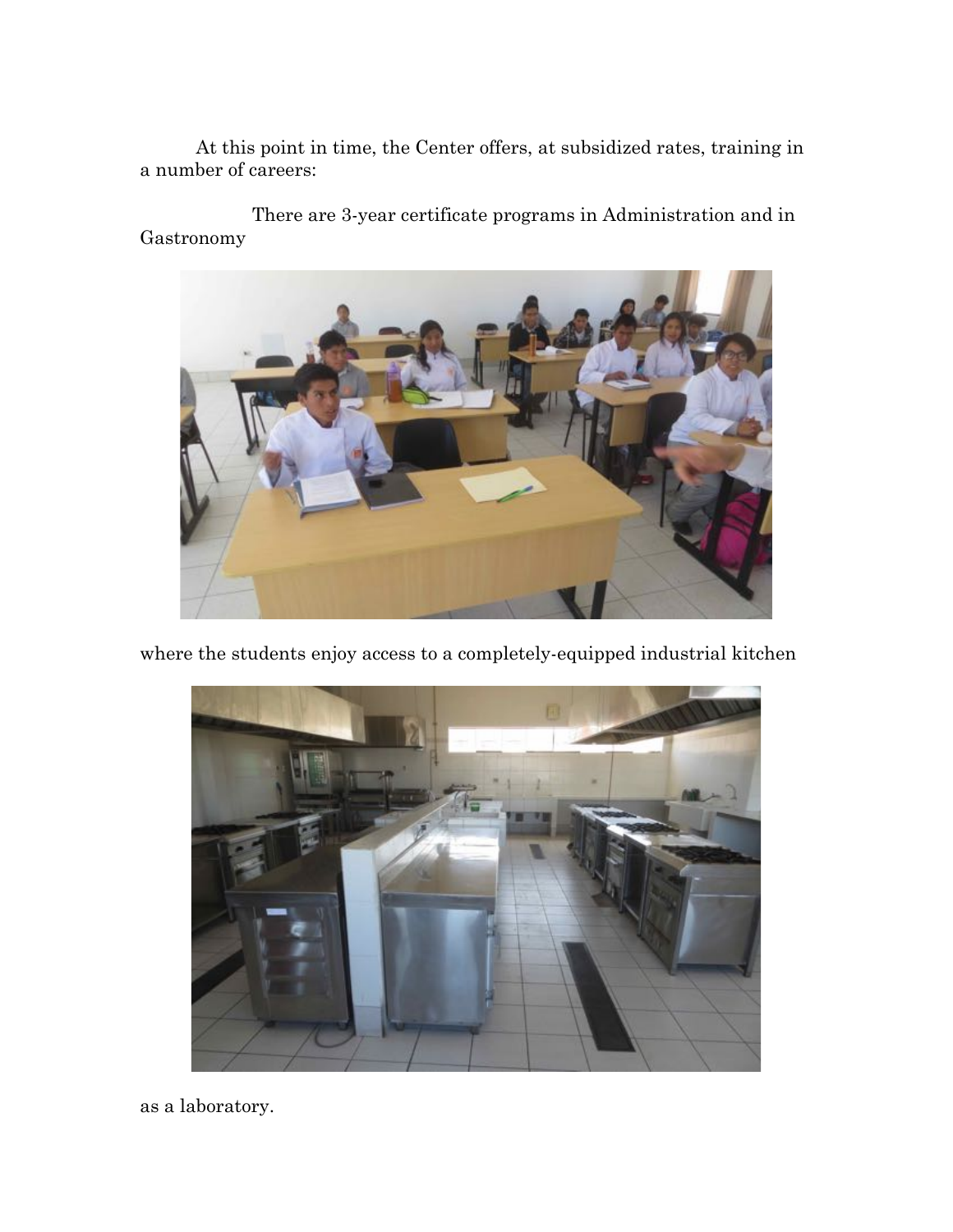

There are shorter courses in welding and metalworking

as well as in Cosmetology,



where the students can learn marketable skills in a matter of even a few months.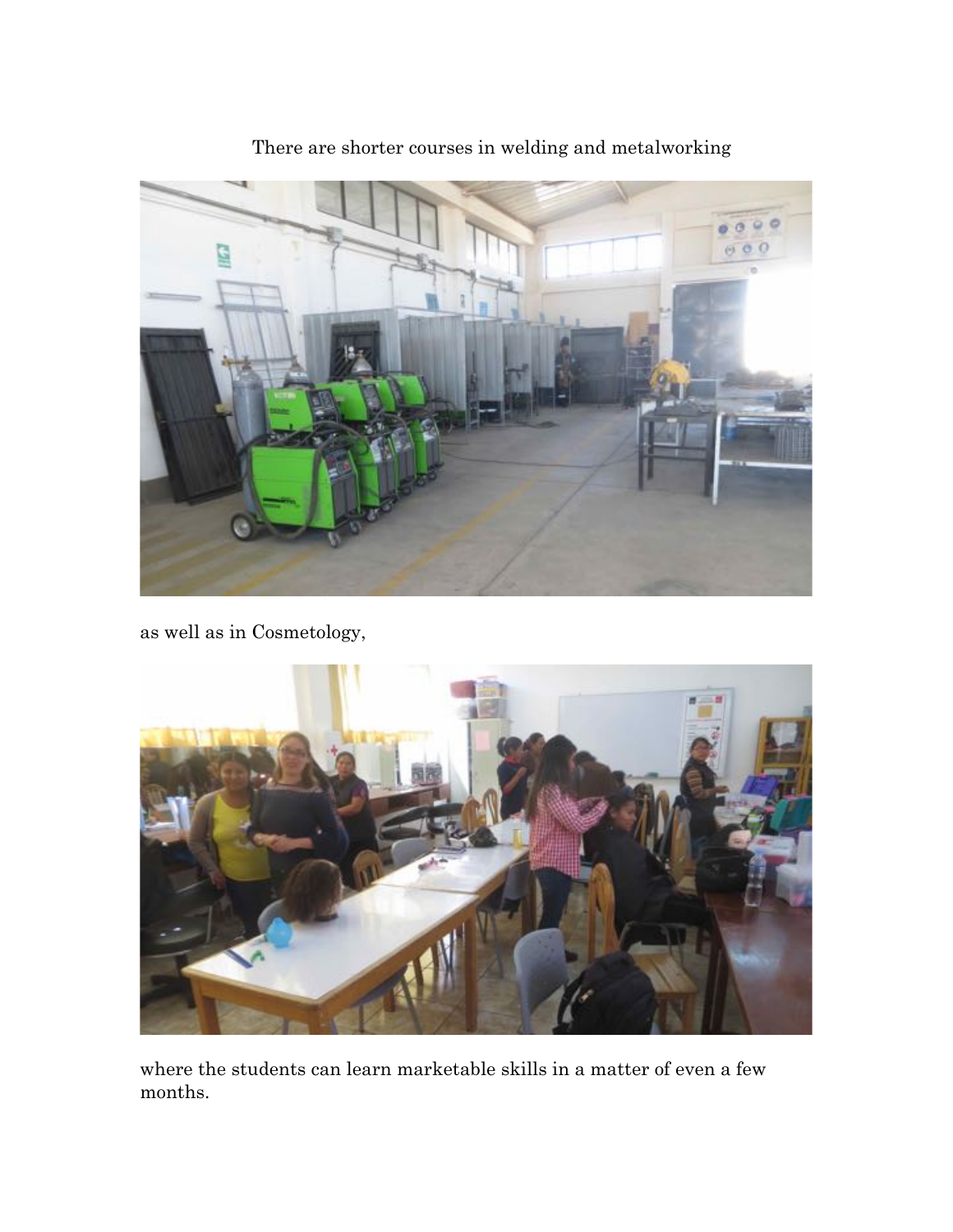

New classes planned for the near future include Graphic Design

and a Language Center.



To make this training opportunity accessible to all, the center even has a built-in nursery, where mothers can leave their children while they take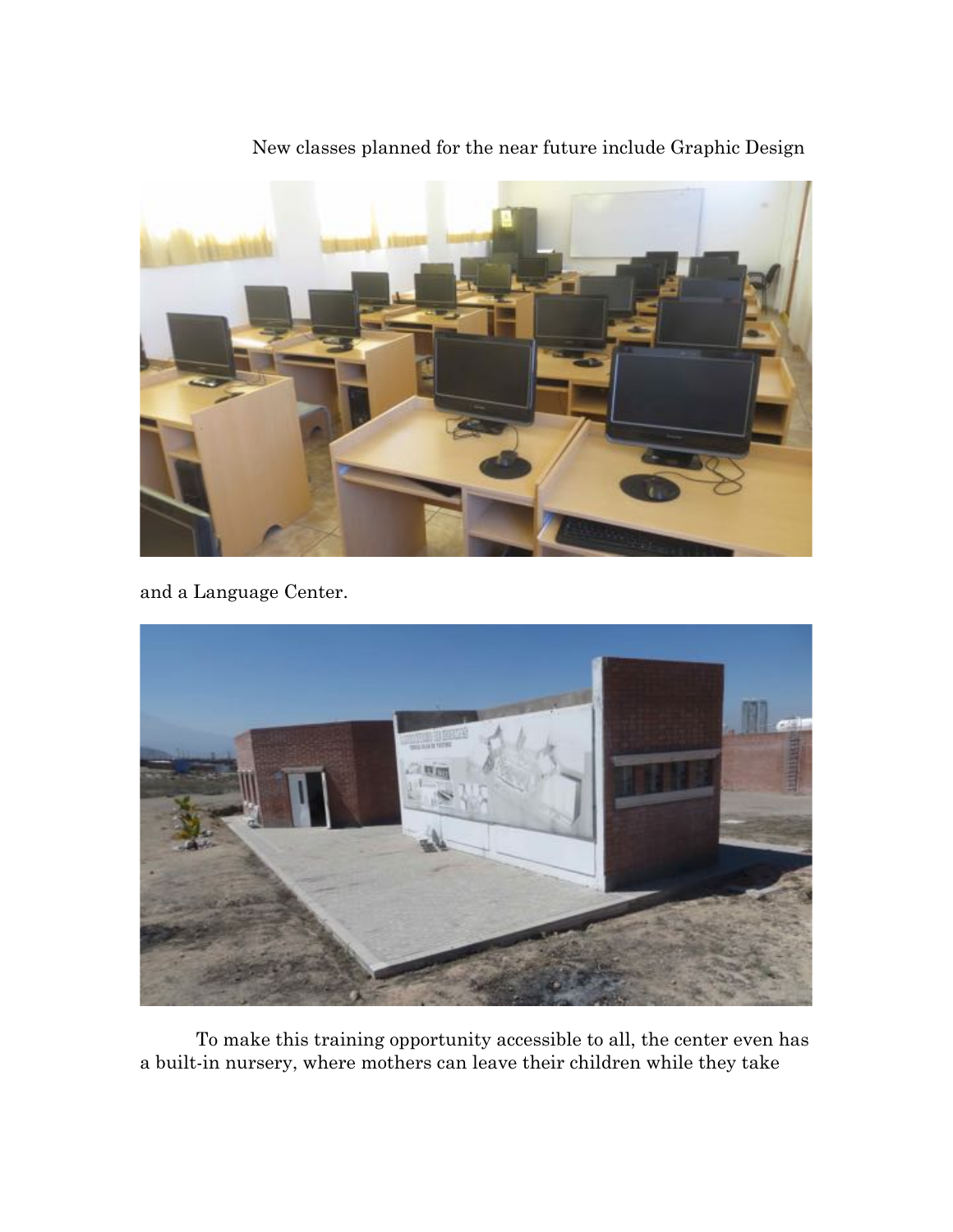

their classes.

We already have one student in our Salir Adelante program who is studying with Caritas, and we will suggest that future students interested in the careers offered also consider Caritas among their options.

# **Aldea Birthday Party**

On Saturday morning we had a birthday party for 3 boys in the Aldea

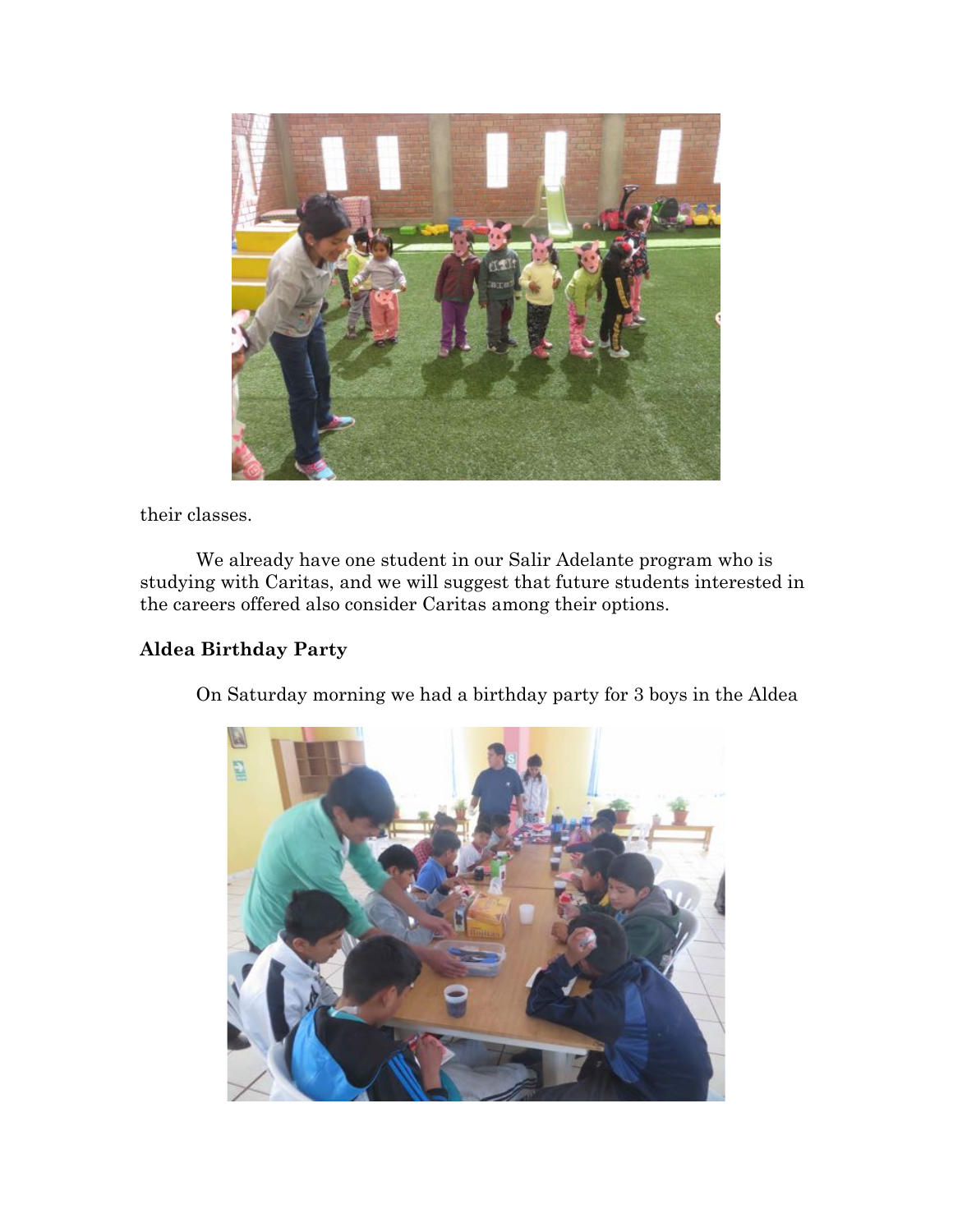(Orphanage). One boy received a miniature radio as a present, and the rest



of the boys got very excited, thinking that they may get one too, someday. Then there were some glum faces in the room, as those who just celebrated their birthdays suddenly realized that they'll have to wait another whole year for theirs. Maybe we need an Aldea Kids' Radio Fund. :-)

This year there are 3 German girls working as volunteers in the Aldea

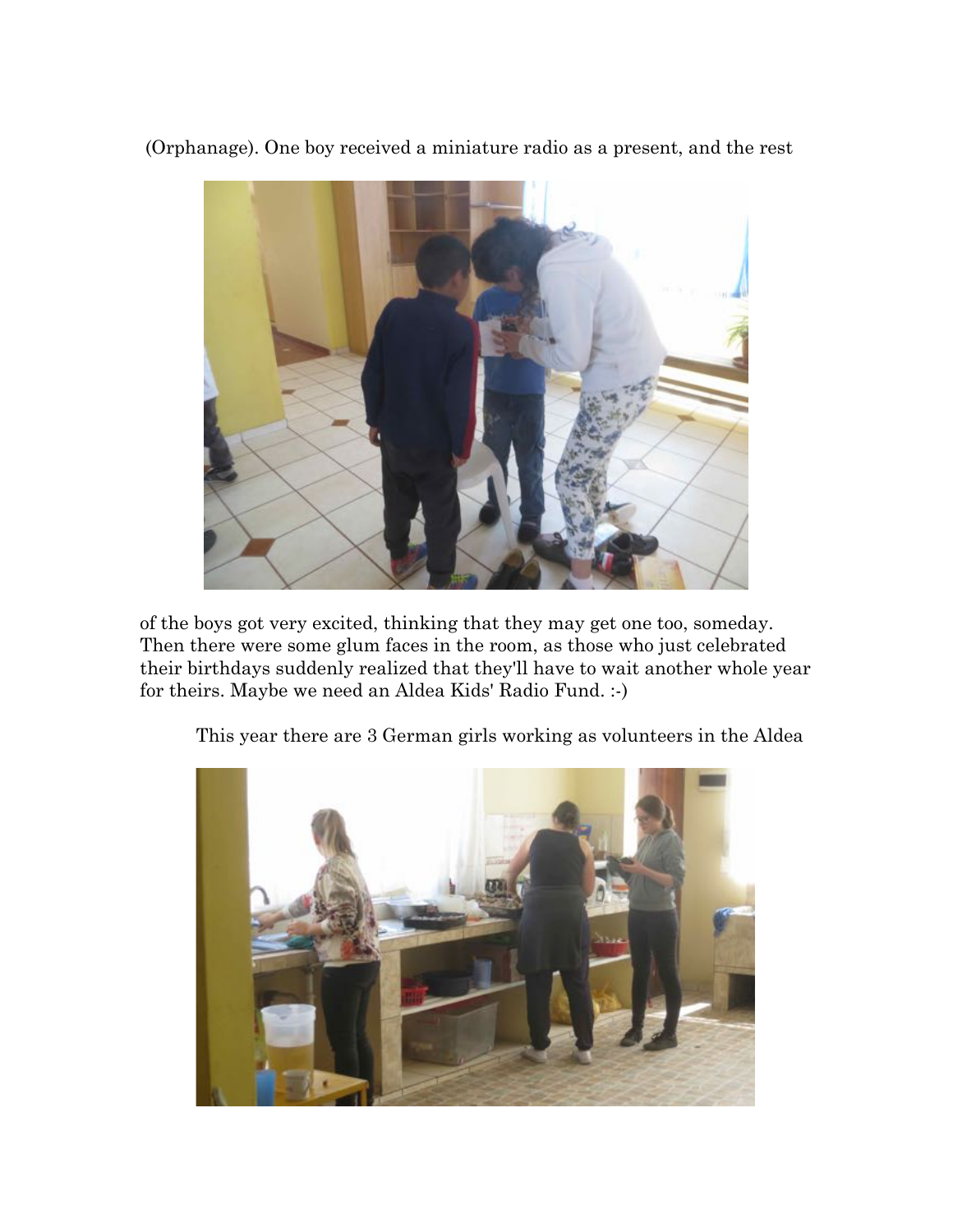- the most, I believe, they've ever had. The day we were there, the girls were making the kids a German lunch, with plenty of meat and potatoes, and an



apple cake. We were sorry we couldn't stick around!

## **Acercándonos Elderly Meeting**

On Saturday afternoon, we had the monthly meeting of the elderly of the Acercándonos program. The main event this time was an extended session of Tai Chi, led by Giuliana, our elderly specialist. Regular practice

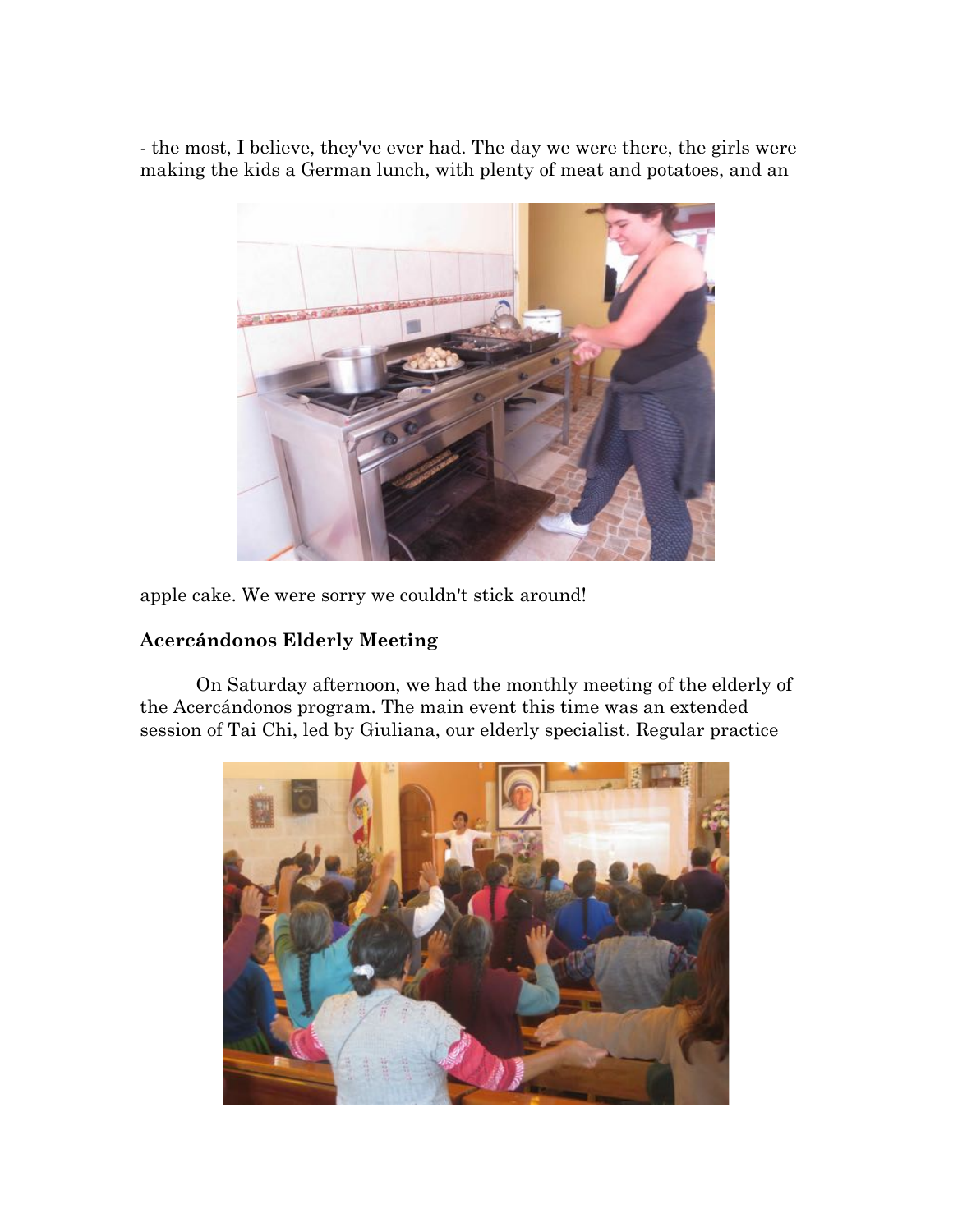of Tai Chi by the elderly can improve flexibility and reduce stress, both of which are badly needed.

## **New Horizons Youth Group**

On Saturday afternoon, we also had a meeting of our New Horizons Youth Group, this time up in Mujeres con Esperanza. John gave a talk on



Christian values. Then Victor concluded a topic he had started at the

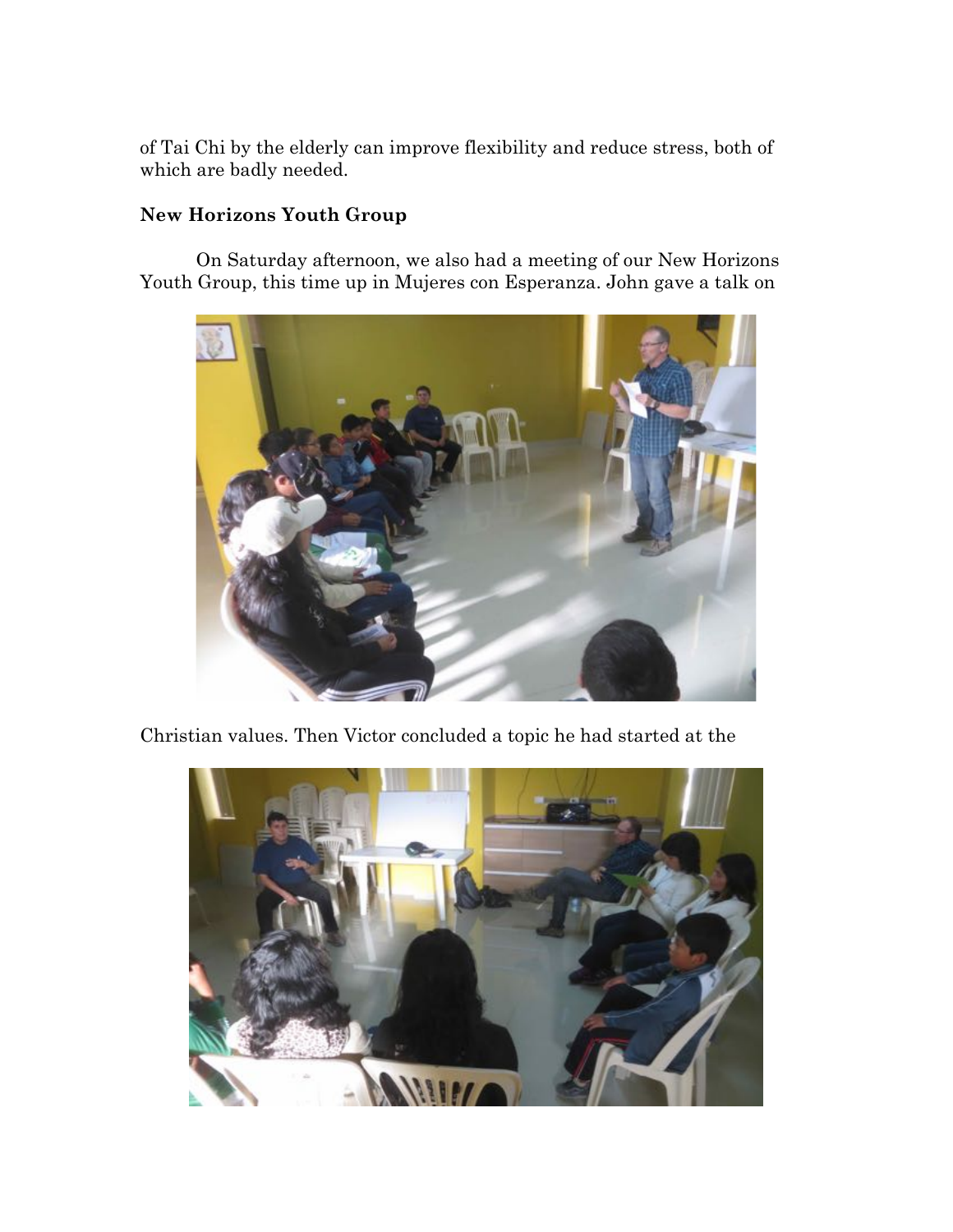previous meeting, on how the kids could improve their relationship with their parents by being considerate, and helping them when they're tired, or doing the things for which they (the kids) are responsible without having to be told. And finally, the meeting ended with some fun, dynamic activities for the kids.

## **Neighborhood Progress**

Last week I talked about a new high school going up in the lower part of Alto Cayma. At the same time, there's a new market being built, across from the new high school (see at the right in this photo), with each stall



owned by an individual vendor. Seen from the other end, the market isn't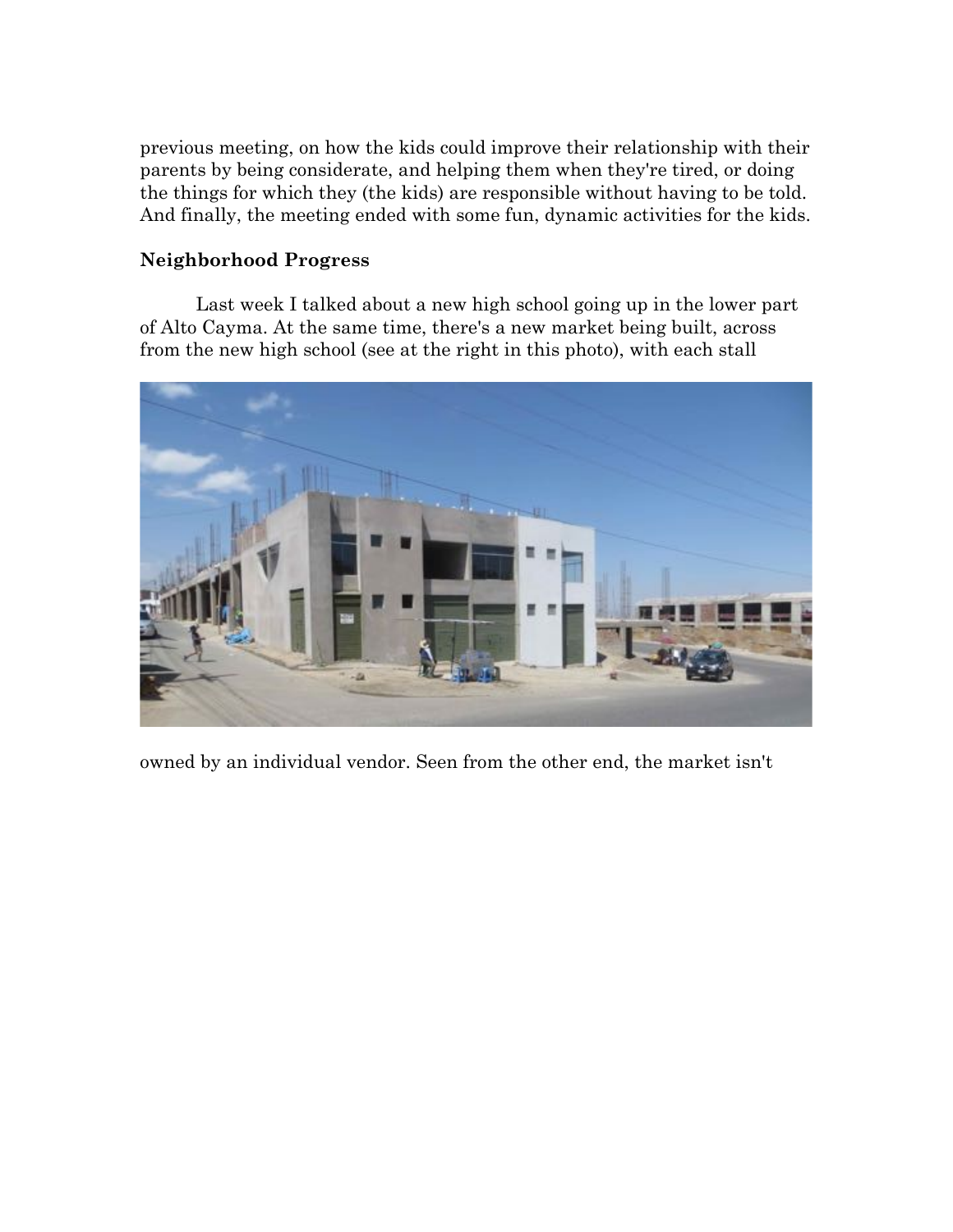

even open yet, and already they're expanding it.

Another new feature is this beautiful park that was just opened near



our house, with recreation space for all ages. Today was the inauguration day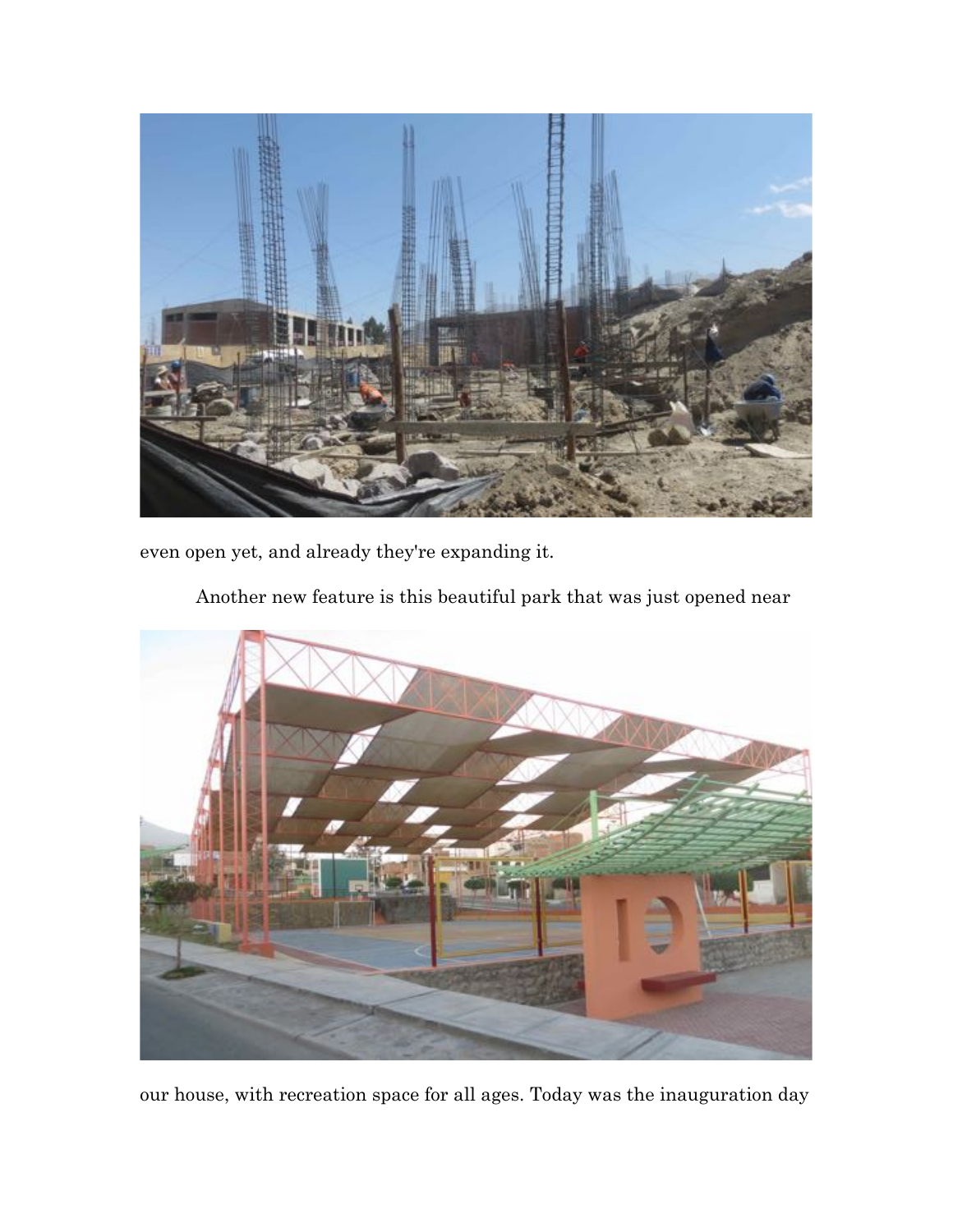

for this park, and 3 other neighborhood parks, here in ENACE Alto Cayma.

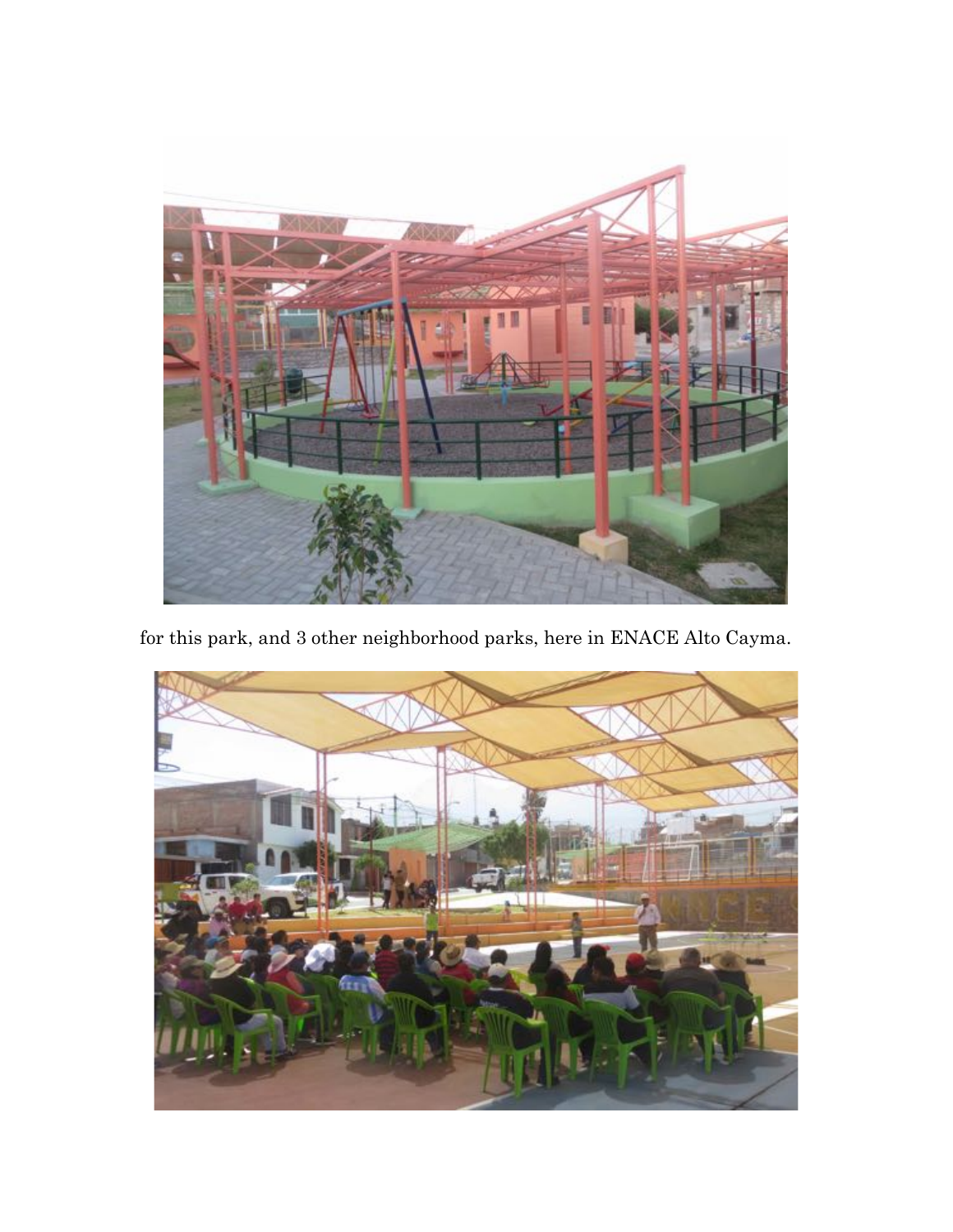Why this sudden flurry of civic activity? Could it be due to the upcoming municipal elections? It's funny how nothing happens the first several years *after* an election, but in the last year *before* the next election, projects just leap out of the ground all over the place!

# **My Motorcycle**

I recently received the permanent license plate for my new bike, and



this just 2 months after I bought it. (Long-time readers of these reports will remember that it took me 20 months to get the plate to my last bike.)

However, this week I had a little misadventure with said bike. On Wednesday morning, I was riding it down to our office when I made a lefthand turn into a side street and boom! - the bike slid right out from under me, leaving me doing a 3-point slide over the pavement on one bike, one hand and one knee and saying to myself, as the pavement was eating me, "Hmm, this isn't good!". When I came to a halt, the bike was on its side and my left foot was trapped underneath. From a sitting position, I couldn't lift the bike up, but I managed to pull my foot out of my shoe and free it. Then I could